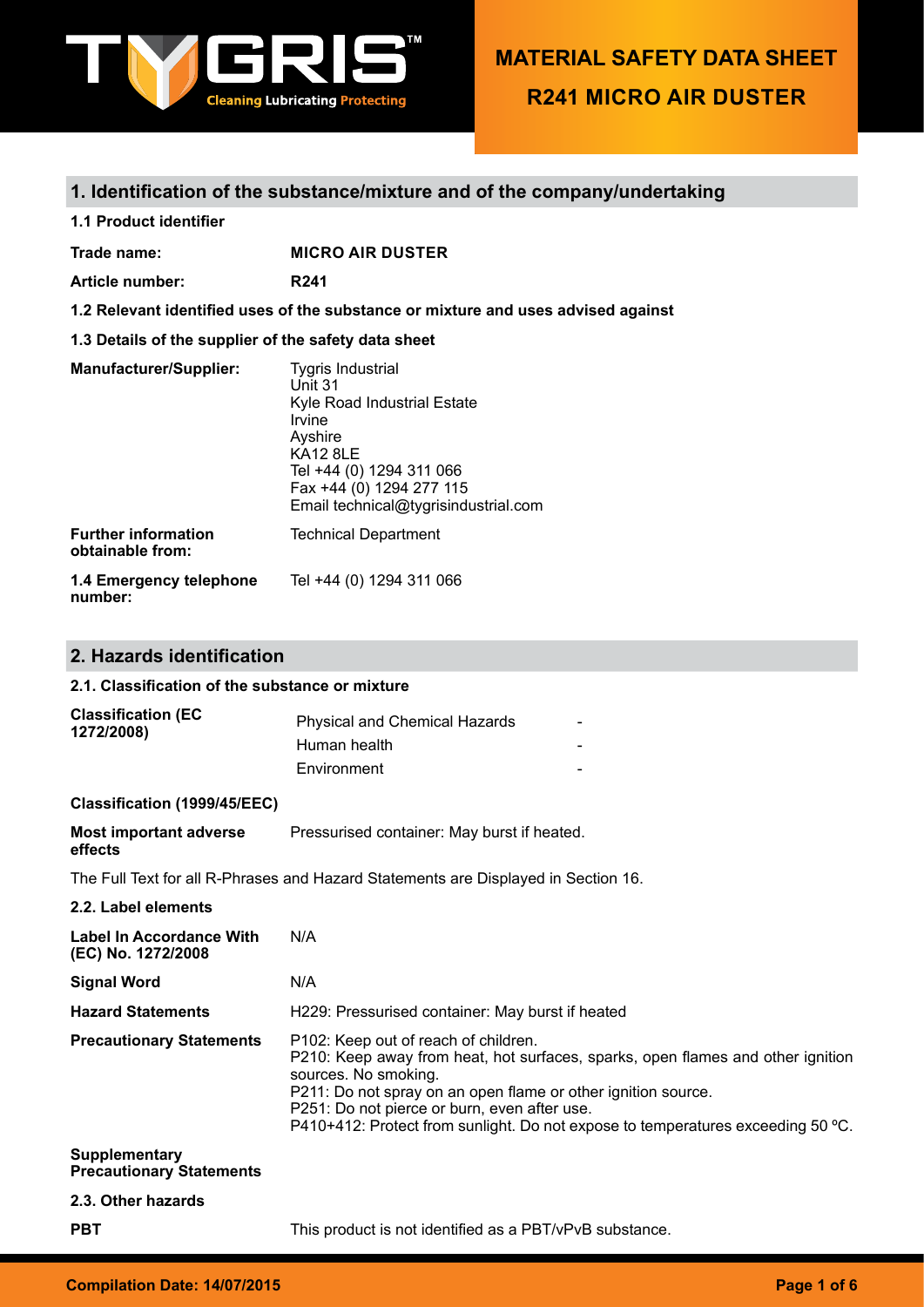

# **3. Composition/information on ingredients**

**3.2. Mixtures**

**-**

# **4. First aid measures**

| 4.1. Description of first aid measures                                          |                                                      |  |
|---------------------------------------------------------------------------------|------------------------------------------------------|--|
| <b>General information</b>                                                      |                                                      |  |
| <b>Inhalation</b>                                                               | Consult a doctor.                                    |  |
| Ingestion                                                                       | Wash out mouth with water.                           |  |
| <b>Skin contact</b>                                                             | Wash immediately with plenty of soap and water.      |  |
| Eye contact                                                                     | Bathe the eye with running water for 15 minutes.     |  |
| 4.2. Most important symptoms and effects, both acute and delayed                |                                                      |  |
| <b>Inhalation</b>                                                               | No symptoms.                                         |  |
| Ingestion                                                                       | There may be irritation of the throat.               |  |
| <b>Skin contact</b>                                                             | There may be mild irritation at the site of contact. |  |
| Eye contact                                                                     | There may be irritation and redness.                 |  |
| Delayed / immediate effects No data available.                                  |                                                      |  |
| 4.3. Indication of any immediate medical attention and special treatment needed |                                                      |  |

# **5. Firefighting measures 5.1 Extinguishing Media Extinguishing media** Suitable extinguishing media for the surrounding fire should be used. Use water spray to cool containers. **5.2. Special hazards arising from the substance or mixture Exposure hazards** Not applicable. **5.3. Advice for firefighters Special Fire Fighting Procedures** Wear self-contained breathing apparatus. Wear protective clothing to prevent contact with skin and eyes.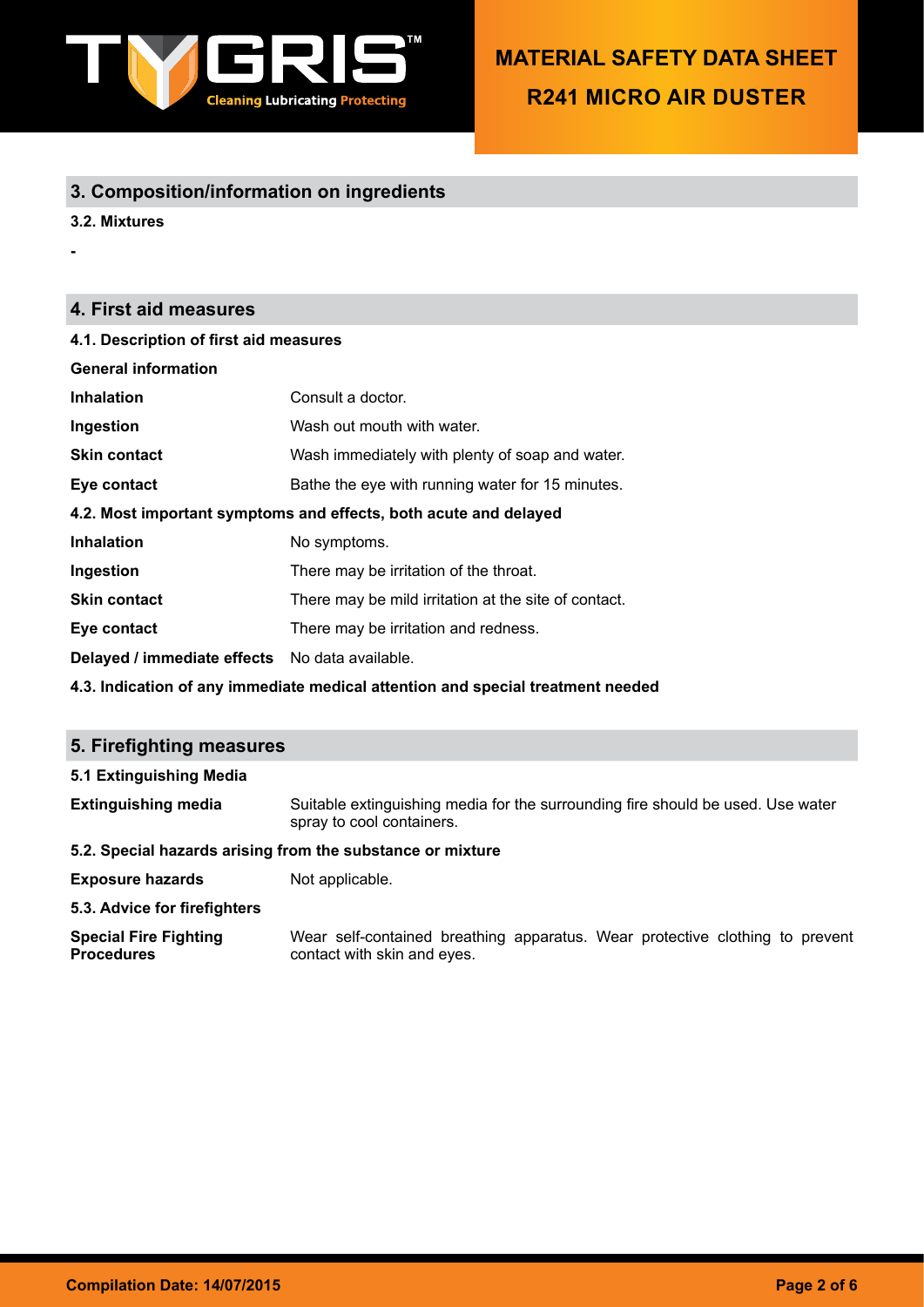

# **MATERIAL SAFETY DATA SHEET**

**R241 MICRO AIR DUSTER**

## **6. Accidental release measures**

#### **6.1. Personal precautions, protective equipment and emergency procedures**

**Personal precautions** Refer to section 8 of SDS for personal protection details. Turn leaking containers leakside up to prevent the escape of liquid.

#### **6.2. Environmental precautions**

Do not discharge into drains or rivers.

#### **6.3. Methods and material for containment and cleaning up**

Absorb into dry earth or sand. Transfer to a closable, labelled salvage container for disposal by an appropriate method.

#### **6.4. Reference to other sections**

Refer to section 8 of SDS.

#### **7. Handling and storage**

#### **7.1 Precautions for safe handling**

**Handling requirements** Avoid direct contact with the substance. Ensure there is sufficient ventilation of the area.

#### **7.2. Conditions for safe storage, including any incompatibilities**

- **Storage conditions** Store in cool, well ventilated area. Keep container tightly closed.
- **Suitable packaging** Must only be kept in original packaging.
- **7.3. Specific end use(s)**

No data available.

### **8. Exposure controls/personal protection**

#### **8.1. Control parameters**

Workplace Exposure Limits - No data available.

**8.2. Exposure controls**

**Protective equipment**



| <b>Engineering measures</b>  | Not applicable.                                 |
|------------------------------|-------------------------------------------------|
| <b>Respiratory equipment</b> | Respiratory protection not required.            |
| <b>Hand protection</b>       | Protective gloves. Chemically resistant gloves. |
| Eye protection               | Safety glasses. Ensure eye bath is to hand      |
| <b>Other Protection</b>      | Protective clothing.                            |
| <b>Environmental</b>         | Not applicable.                                 |
|                              |                                                 |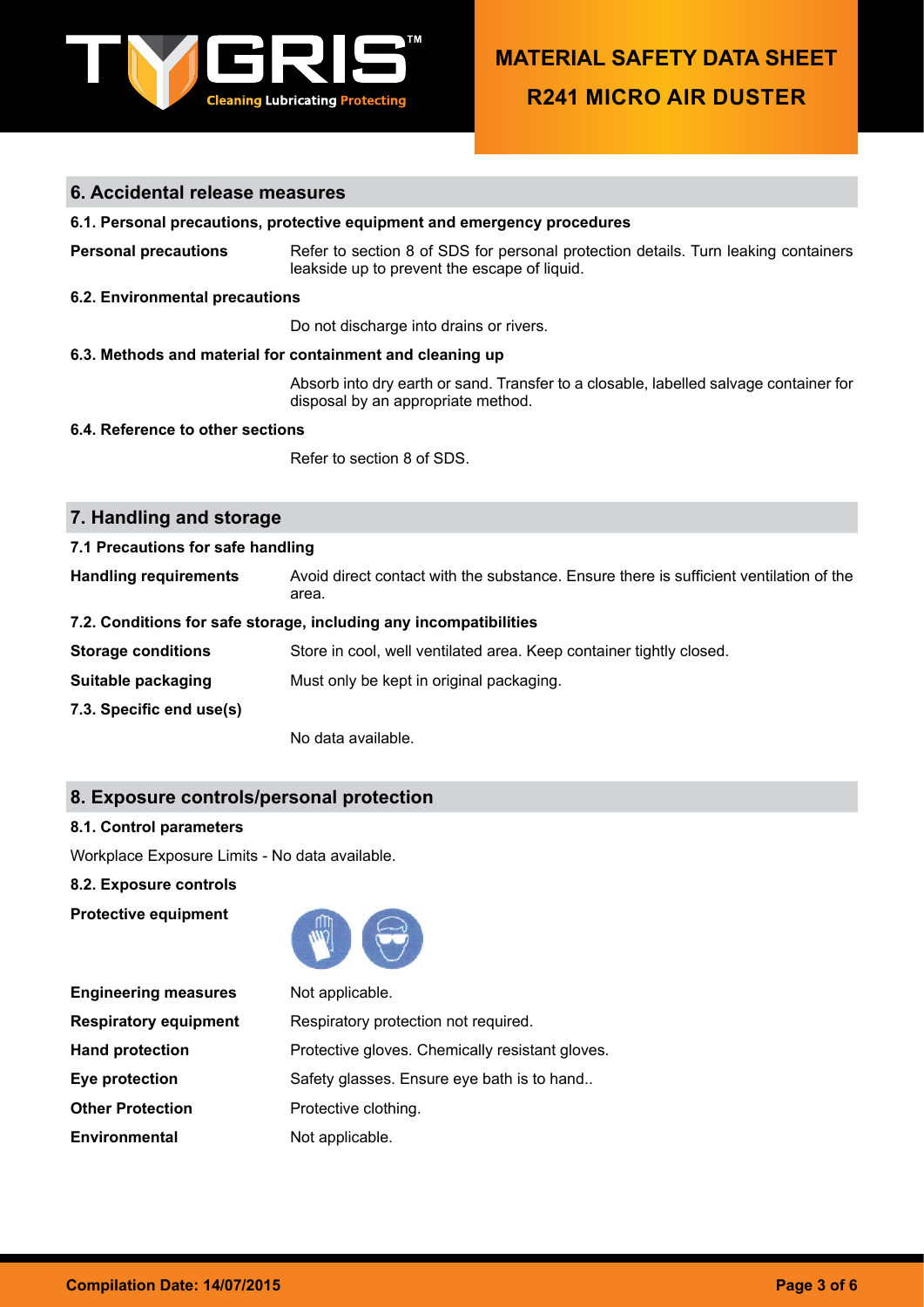

# **9. Physical and chemical properties**

**9.1. Information on basic physical and chemical properties**

| Appearance                                 | Aerosol                                                                                                                                                          |  |
|--------------------------------------------|------------------------------------------------------------------------------------------------------------------------------------------------------------------|--|
| Colour                                     | Colourless.                                                                                                                                                      |  |
| <b>Odour</b>                               | Characteristic.                                                                                                                                                  |  |
| Flash point°C                              | 250                                                                                                                                                              |  |
| 9.2. Other information                     |                                                                                                                                                                  |  |
|                                            | No data available                                                                                                                                                |  |
|                                            |                                                                                                                                                                  |  |
| 10. Stability and reactivity               |                                                                                                                                                                  |  |
| 10.1. Reactivity                           |                                                                                                                                                                  |  |
|                                            | Stable under recommended transport or storage conditions.                                                                                                        |  |
| 10.2. Chemical stability                   |                                                                                                                                                                  |  |
|                                            | Stable under normal conditions.                                                                                                                                  |  |
| 10.3. Possibility of hazardous reactions   |                                                                                                                                                                  |  |
|                                            | Hazardous reactions will not occur under normal transport or storage conditions.<br>Decomposition may occur on exposure to conditions or materials listed below. |  |
| 10.4. Conditions to avoid                  |                                                                                                                                                                  |  |
|                                            | Heat.                                                                                                                                                            |  |
| 10.5. Incompatible materials               |                                                                                                                                                                  |  |
|                                            | Strong oxidising agents. Strong acids.                                                                                                                           |  |
| 10.6. Hazardous decomposition products     |                                                                                                                                                                  |  |
|                                            | In combustion emits toxic fumes.                                                                                                                                 |  |
|                                            |                                                                                                                                                                  |  |
| 11. Toxicological information              |                                                                                                                                                                  |  |
| 11.1. Information on toxicological effects |                                                                                                                                                                  |  |
| <b>Hazardous ingredients</b>               |                                                                                                                                                                  |  |
| No data available.                         |                                                                                                                                                                  |  |
| Symptoms / routes of exposure              |                                                                                                                                                                  |  |

| <b>Inhalation</b>   | No symptoms.                                         |
|---------------------|------------------------------------------------------|
| Ingestion           | There may be irritation of the throat.               |
| <b>Skin contact</b> | There may be mild irritation at the site of contact. |
| Eye contact         | There may be irritation and redness.                 |
| Route of entry      |                                                      |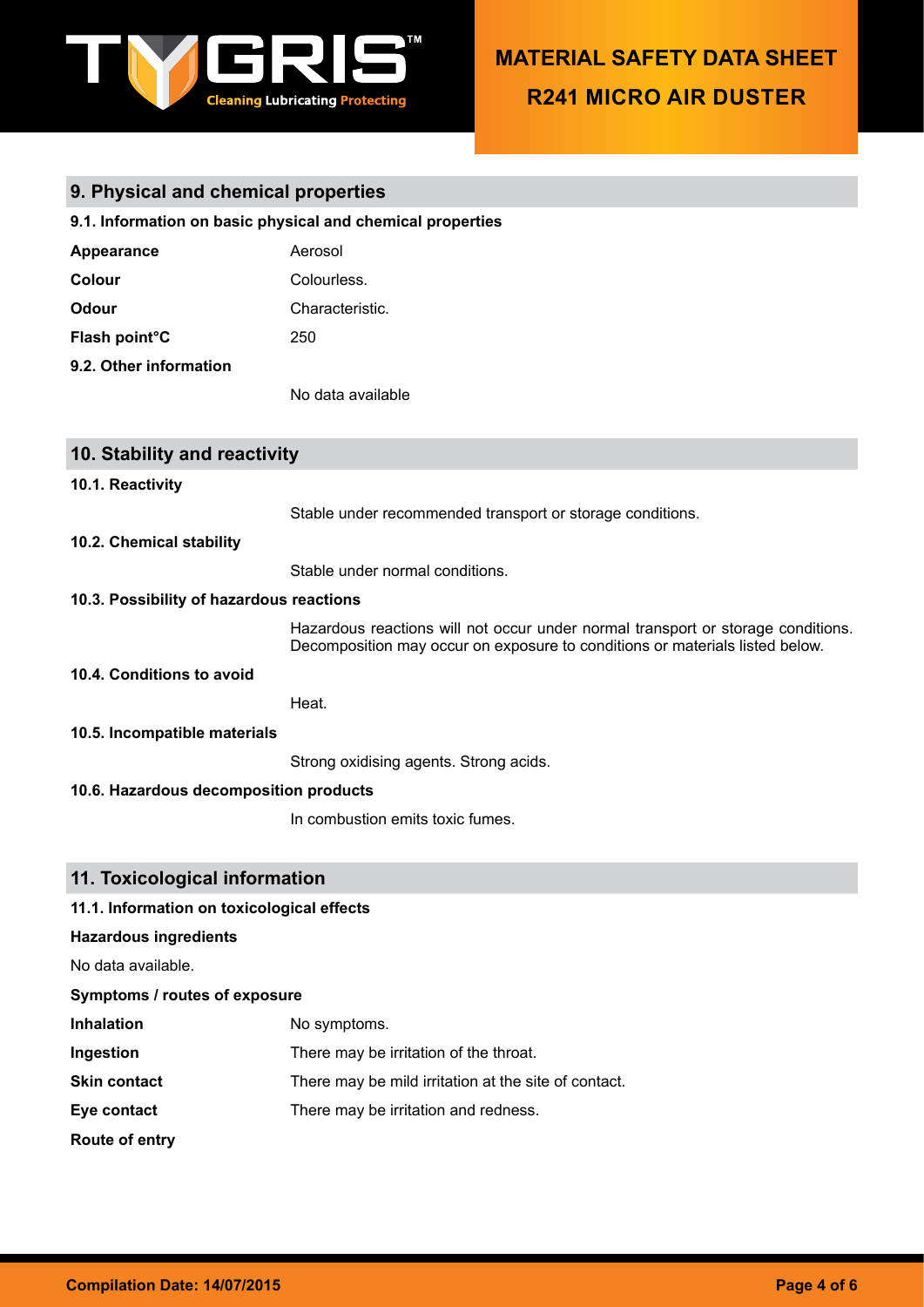

# **12. Ecological information**

| 12.1. Toxicity |  |
|----------------|--|
|----------------|--|

**12.2. Persistence and degradability**

Biodegradable.

**12.3. Bioaccumulative potential**

No bioaccumulation potential.

**12.4. Mobility in soil**

Readily absorbed into soil.

**12.5. Results of PBT and vPvB assessment**

This product is not identified as a PBT/vPvB substance.

**12.6. Other adverse effects**

Negligible ecotoxicity

## **13. Disposal considerations**

**13.1. Waste treatment methods** Transfer to a suitable container and arrange for collection by specialised disposal company. NB: The user's attention is drawn to the possible existence of regional or national regulations regarding disposal.

| <b>14. Transport information</b>   |                                  |  |  |
|------------------------------------|----------------------------------|--|--|
| 14.1. UN number                    |                                  |  |  |
| UN No. (ADR/RID/ADN)               | 1950                             |  |  |
| UN No. (IMDG)                      | 1950                             |  |  |
| UN No. (ICAO)                      | 1950                             |  |  |
| 14.2. UN proper shipping name      |                                  |  |  |
| <b>Proper Shipping Name</b>        | <b>AEROSOLS</b>                  |  |  |
|                                    | 14.3. Transport hazard class(es) |  |  |
| <b>Transport class</b>             | 2                                |  |  |
| 14.4. Packing group                |                                  |  |  |
| Packing group                      | Not applicable.                  |  |  |
| 14.5. Environmental hazards        |                                  |  |  |
| Environmentally hazardous: No      | Marine pollutant: No             |  |  |
| 14.6. Special precautions for user |                                  |  |  |
| <b>EMS</b>                         |                                  |  |  |
| <b>Tunnel Restriction Code</b>     | (E)                              |  |  |
| <b>Transport category</b>          | 3                                |  |  |